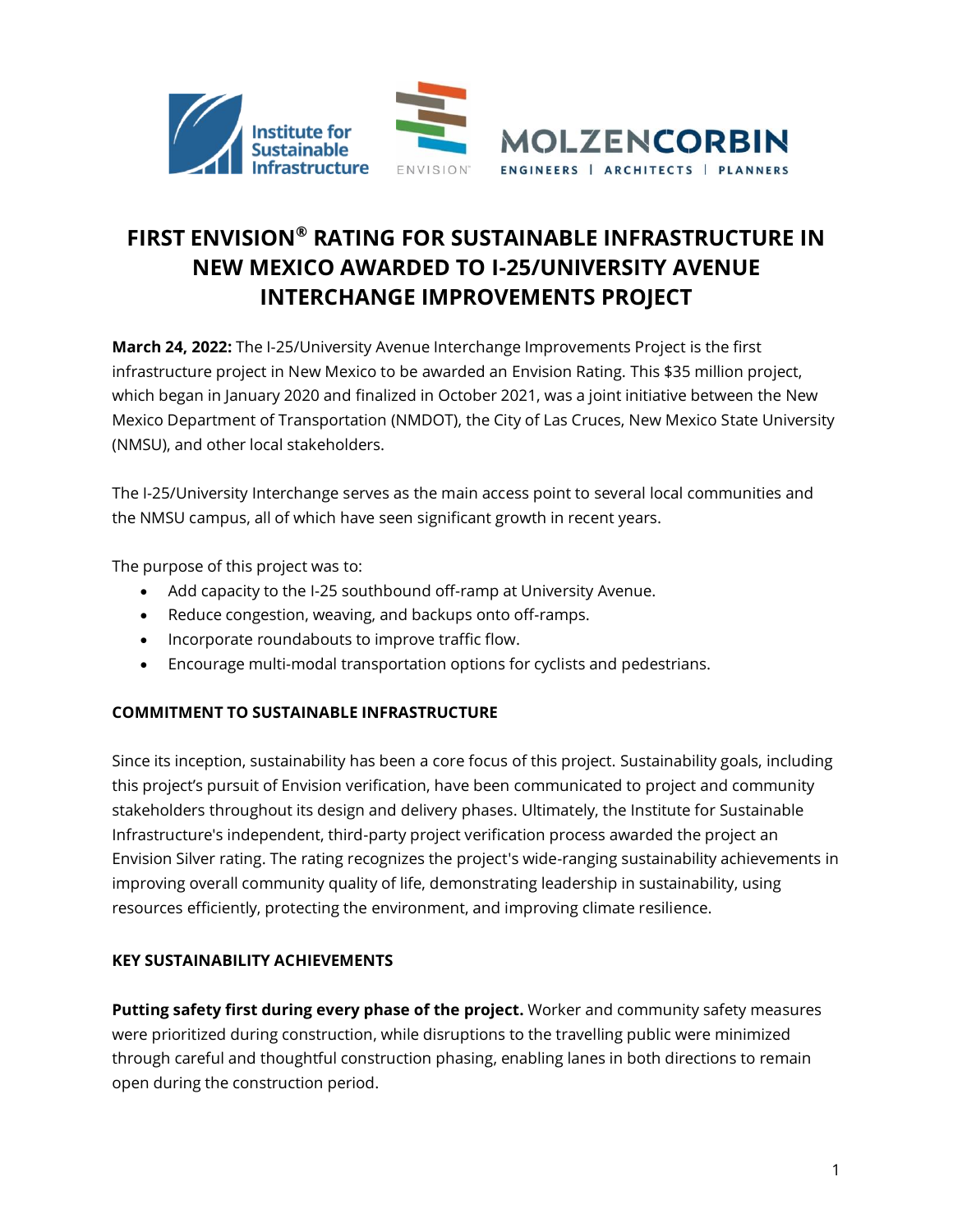In addition, this project measurably improves user safety. Prior to this project, the I-25 on/off ramp had one of the highest crash rates in the University Avenue corridor. Significant measures were put in place to improve driver and pedestrian safety, including:

- Eliminating the common traffic backups on the southbound I-25 off-ramp onto the interstate by adding a new off-ramp connection to the NMSU campus. This new off-ramp also serves to reduce the overall congestion on University Avenue.
- Installing roundabouts to improve traffic flow, which are also proven to reduce injuries and fatal crashes.
- Adding new sidewalks, multiuse paths, connections to existing trails and paths, and providing buffered bike lanes to help create a greater level of comfort and safety for non-motorized traffic.

**Creating connections.** Pedestrian and bicycle improvements in the project's design provide a critical link to existing multi-modal transportation infrastructure in the community and enhance connectivity between public space and amenities. Where I-25 and University Avenue were once community barriers (physical and mental), these corridors now link the various communities within Las Cruces with New Mexico State University.

**Stimulating growth and development.** This project created more than 250 direct and 159 indirect jobs. This project has also created better access to local businesses and recreational amenities for drivers, cyclists, and pedestrians, which is expected to drive economic activity.

**Improving energy efficiency.** While high-pressure sodium lights are still commonly used for street lighting throughout the state and in many other places, they are far less energy efficient than LED lighting. To improve energy efficiency in this corridor, this project specifically chose to use LED lighting, resulting in an overall energy savings of about 45% compared to industry norms.

**Reflecting local character in the project design.** Infrastructure such as bridges and retaining walls provides the perfect canvas to showcase local artists, and such works of public art are a great way to express local community values and character, provide a sense of place, and engage local artists and the community at large in the design and selection process. Furthermore, this reinforces the project's role as a gateway to the various communities within Las Cruces, including NMSU.

As part of the final design, local artist and artwork design for the project was selected based on public input, as well as the input from a local selection committee comprised of City, NMSU, and NMDOT representatives, as well as two local artists. The final artistic theme incorporates elements of Las Cruces' history, Mesilla Valley culture, and elements from local landscapes.

# **QUOTES**

**Melissa Peneycad, ISI's managing director:** *"This is the first infrastructure project in New Mexico to earn an Envision award! Huge congratulations to the I-25/University Avenue Interchange Improvements project team who thoughtfully pursued relevant sustainability goals for this project, and diligently tracked,*